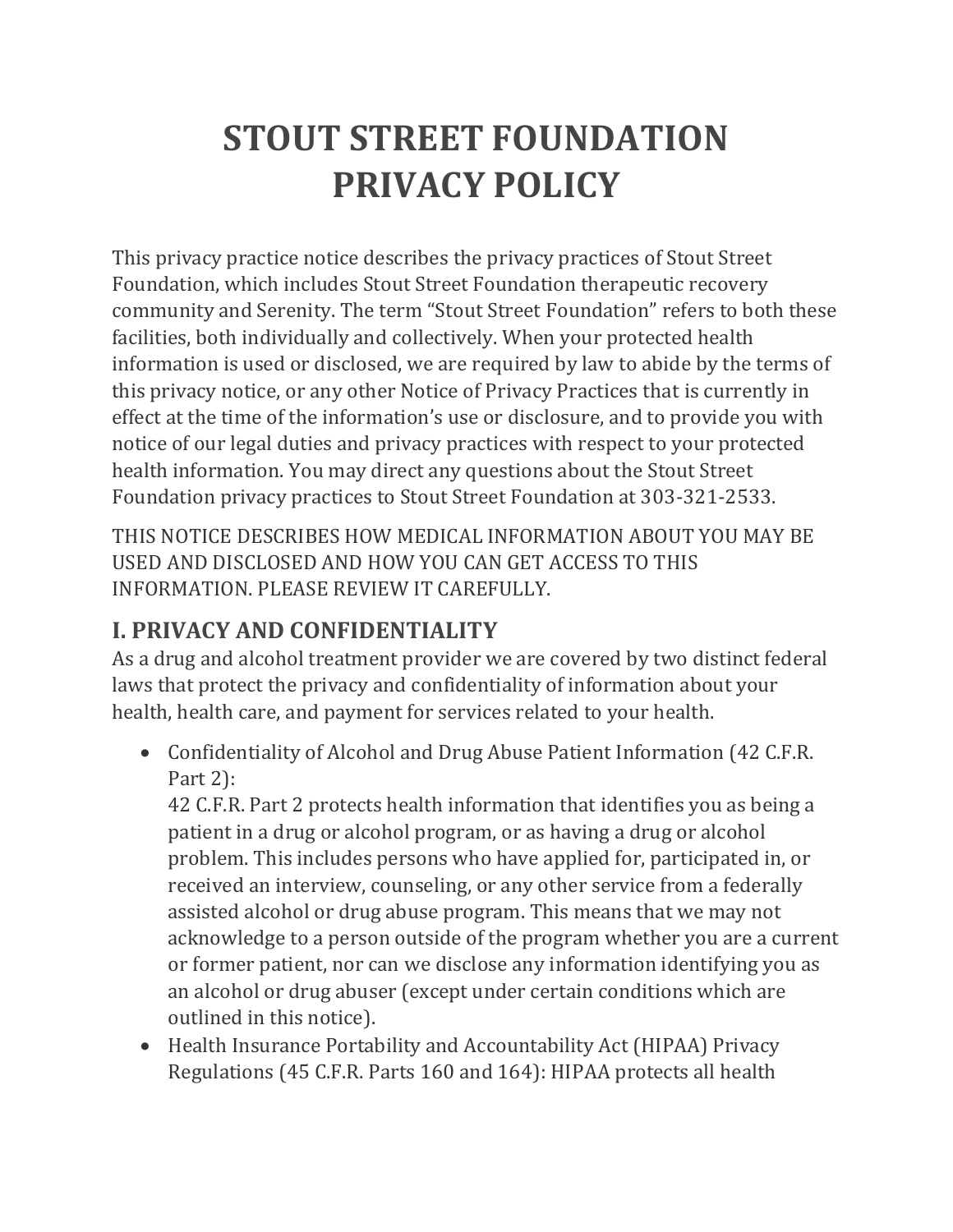information which identifies an individual, not just drug and alcohol related information.

# **II. PROTECTED HEALTH INFORMATION USES AND DISCLOSURES WITH YOUR CONSENT**

We may use or disclose your protected health information if you have signed a consent or authorization form that meets requirements set forth in 42 C.F.R. Part 2 and HIPAA. You may revoke your information release authorization at any time, except to the extent that we have already taken action upon the authorization. If you are currently receiving care and wish to revoke your authorization, you will need to deliver a written statement to your counselor or the facility Business Office. If you have been discharged, your will need to deliver a written statement to the attention of the facility Business Office.

• It is important to note that a court with appropriate jurisdiction (or other authorized third party) may request or compel you to sign an information release authorization.

# **III. PROTECTED HEALTH INFORMATION USES AND DISCLOSURES WITHOUT YOUR CONSENT**

We may use or disclose your protected health information (including information obtained when you are applying for or receiving services for drug or alcohol abuse) under the conditions indicated below, even if you have not signed a consent or authorization form.

## **a. Internal Program Communications/Treatment**

**Program staff may use or disclose your protected health information to other staff within the program, or to an entity having direct administrative control over that program, if the recipient needs the information in connection with duties that arise out of the provision of alcohol or drug abuse diagnosis, treatment, referral or coordination of care. For example, program counselors may consult among themselves if their work facilitating your alcohol or drug treatment so requires.**

**b. Health Care Operations** (The examples below are for illustration only and do not constitute an exclusive list of all of the potential uses and disclosures that may be made for health care operations).

Program staff may use or disclose your protected health information for health care operations, such as internal administration and planning, that improve the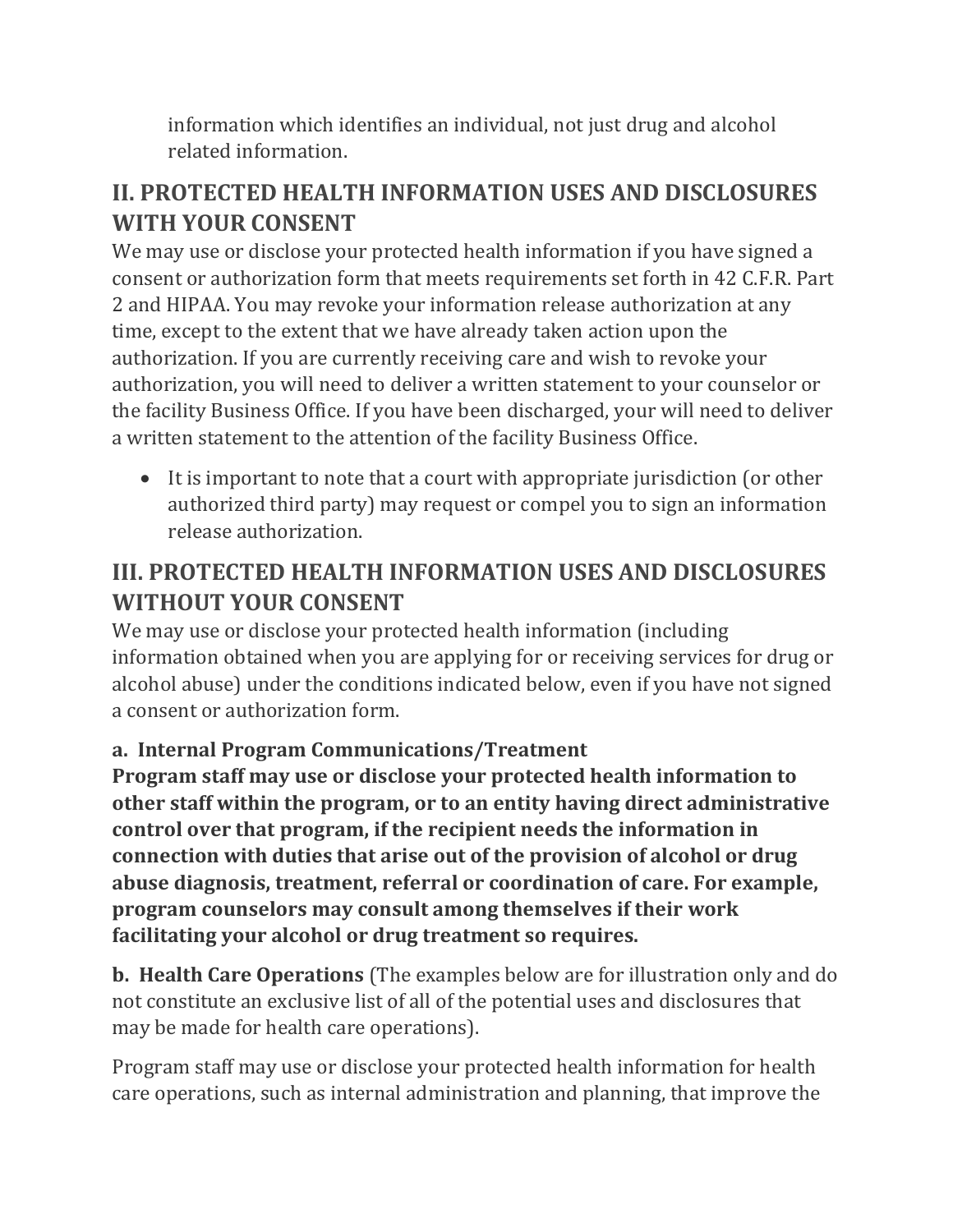quality and effectiveness of the care provided. We may disclose information to government agencies that regulate a program (state licensure or certification agencies,) private agencies that provide third party payments, and peer review organizations that conduct program audits or evaluations (the Joint Commission on Accreditation of Healthcare Organizations). Any reports compiled as a result of these activities will not disclose, directly or indirectly, any individual patient identity. We may disclose your protected health information to an agent or agency which provides services to Stout Street Foundation facilities under a Qualified Service Organization Agreement. This agreement includes a statement in which the agent or agency agrees to abide by applicable federal law and related regulations (42 C.F.R. Part 2 and HIPAA).

### **c. Payment for Care**

**We may disclose your protected health information to private agencies that provide third party payments. A group health plan, or health insurance issuer or HMO may disclose protected health information to the sponsor of the plan.**

### **d. Medical Emergencies**

**We may disclose your protected health information to medical personnel to the extent necessary to treat a condition which poses an immediate threat to your health and which requires immediate medical intervention.**

### **e. Minors**

**We may disclose to a parent or guardian, or other person authorized under state law to act on behalf of a minor, those facts about a minor which are relevant to reduce a threat to the life or physical wellbeing of the minor or any other individual, if the facility Program Director judges that the threat will be reduced by communicating the relevant facts to such a person.**

## **f. Incompetent or Deceased Patients**

**Legal guardians appointed by the court may sign consent forms on behalf of an individual who has been declared incompetent by a court. If a patient has not been declared incompetent by the court, but the Program Director determines that his or her medical conditions prevents "knowing or effective action on his or her own behalf," the Program Director may authorize disclosures without patient consent for the sole purpose of obtaining payment for services from a third party payer.**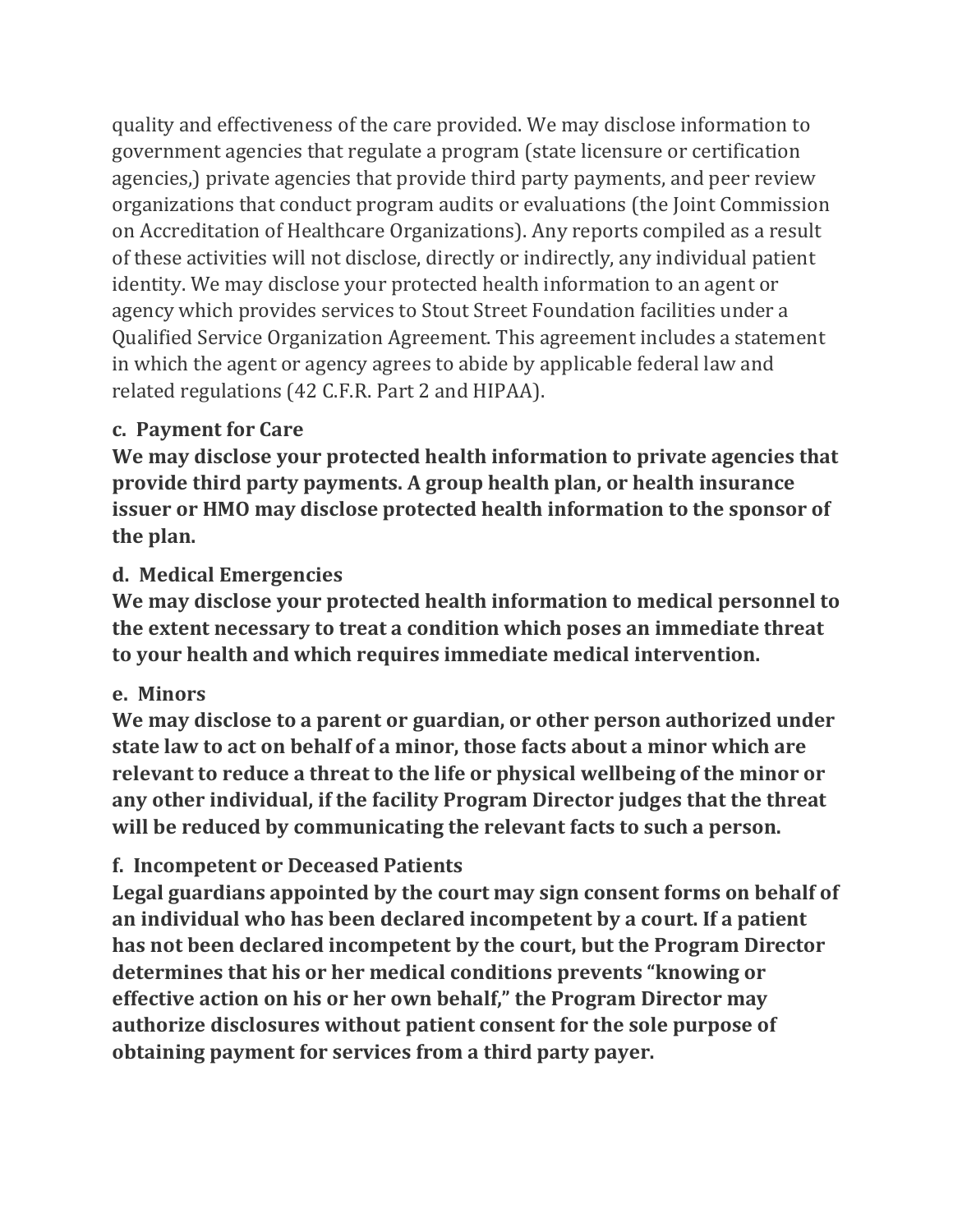Protected patient information of deceased patients may be disclosed through authorization of a personal representative, guardian, or other person authorized by state law in accordance with 42 C.F.R. Part 2.

We may disclose protected health information to a coroner, medical examiner, or other authorized persons under laws requiring the collection of death or other vital statistics, or which permit inquiry into the cause of death.

## **g. Judicial and Administrative Proceedings**

**Your protected health information may be disclosed in response to a court order that meets the requirements of 42 C.F.R. Part 2 concerning Confidentiality of Alcohol and Drug Abuse Patient Records.**

**h. Commission of a Crime on Facility Premises or Against Program Personnel**

**Your protected health information may be disclosed to a law enforcement agency if you commit a crime or threaten to commit a crime on program premises or against program personnel. The information disclosed will be limited to information regarding the circumstances of the incident, the suspect's name, address, last known whereabouts, and status as a patient in the program.**

## **h. Child Abuse**

**Federal laws and regulations do not protect any information about suspected child abuse or neglect from being reported under state law to appropriate state or local authorities.**

## **i. Duty to Warn**

**If a program learns that a patient has made a specific threat of serious physical harm to another individual or individuals, the program will take appropriate steps to protect the intended victim(s) against such danger. This will include carefully considering options supported by 42 C.F.R. that would permit a disclosure to the intended victim(s) or appropriate authorities.**

# **IV. YOUR INDIVIDUAL RIGHTS**

• Right to Receive Confidential Communications: We will accommodate reasonable requests by you to receive communications of your protected health information by alternative means or at alternative locations. For example, you may request that communications be emailed or sent to a different location other than your home.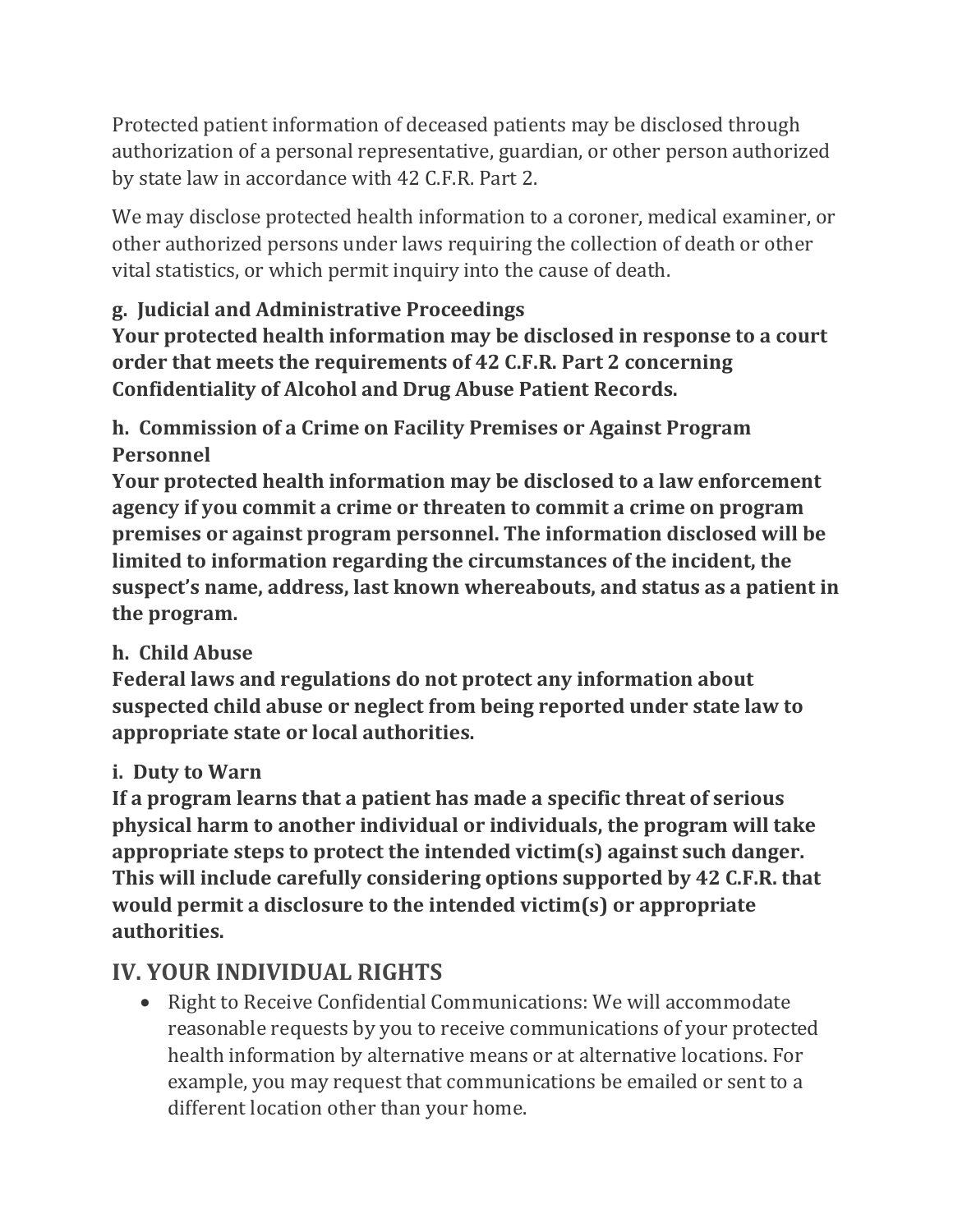- Right to Request Disclosure Restrictions: You have the right to restrict uses or disclosures of your protected health information by refusing to sign an information release authorization, or by amending the description of information to be disclosed. At your request, we will not disclose health information to your health plan, if the disclosure is for payment of a health care service or item for which you have paid Stout Street Foundation in full (out of pocket). You also have the right to request additional restrictions on the use and disclosure of your protected health information for treatment, payment, and health care operations. While we will carefully consider your requests for these additional restrictions, we are not required to agree to them. If you are currently receiving alcohol or drug treatment services and wish to request additional restrictions, please contact your counselor. Once you are no longer receiving services, please contact the Business Office at the facility from which you received your services.
- Right to Inspect and Copy Your Health Information: You have the right to request access to your Stout Street Foundation patient record so that you may inspect and/or obtain copies of the record. Under limited circumstances we may deny you access to a portion of your records. You can make your request through your counselor or the Business Office of the facility in which you received services. We will act upon your request for access no later than thirty days after its receipt. We may impose a fee for each page copied. You will be informed of the proposed fee prior to any copies being made. If you disagree with a decision made about access to your records, please contact Street Foundation at 303-321-2533.
- Right to Amend Your Record: You have the right to request an amendment to your health information kept in your patient record. Under certain circumstances, Stout Street Foundation may deny your request for amendment. If this occurs, Stout Street Foundation will notify you of this denial as outlined in the HIPAA regulations. If your request for amendment is accepted, you will be notified of the acceptance and a copy of the amendment will become a permanent part of your patient record. An amendment may be made by identifying the affected record(s) and appending or providing a link to the location of the amendment. We will work with you to obtain your consent so that we may notify any relevant persons with whom the amendment needs to be shared. You can make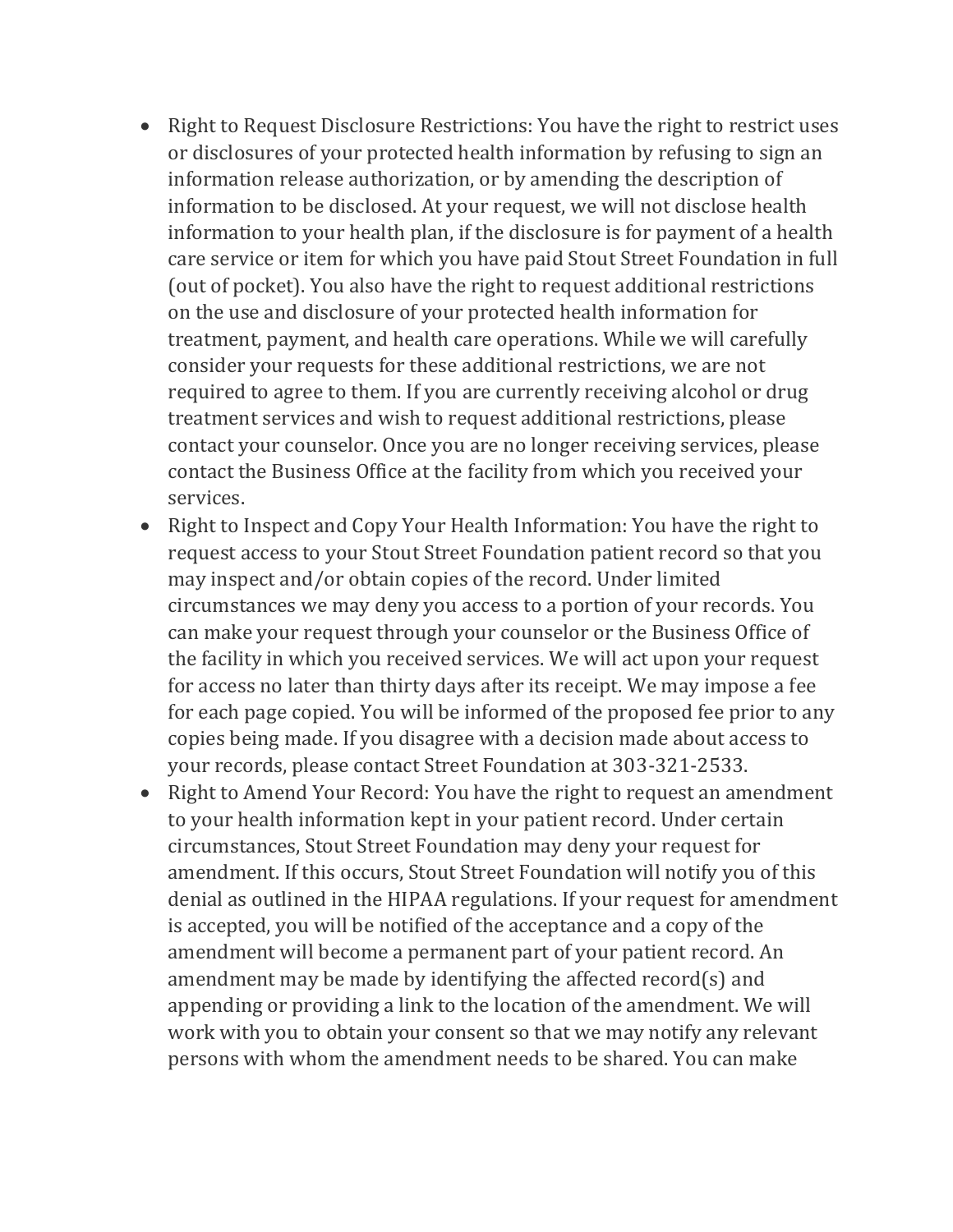your request for any amendment through your counselor or the Business Office of the facility in which you received services.

- Right to Receive an Accounting of Disclosures: Upon request, you may obtain an accounting of disclosures of your protected health information made during the six years prior to the date of your request. This does not include disclosures to you, those authorized by your written consent, or those related to your treatment, payment for services, or our health care operation.
- Right to Breach Notification: You will be notified in the event we discover a breach has occurred in your unsecured protected health information, or if we have reason to believe that your unsecured protected health information has been accessed, acquired, or disclosed as a result of the breach. Notification will be made no more than 60 days after the discovery of the breach, unless it is determined by a law enforcement agency that the notification should be delayed.
- Right to Receive a Paper Copy of this Notice: Upon request, we will provide you with a paper copy of this notice.

# **V. EFFECTIVE DATE AND DURATION OF THIS NOTICE:**

This notice is effective on January 1, 2020.

# **VI. RIGHT TO CHANGE TERMS OF THIS NOTICE:**

We may change the terms of this notice at any time. If the terms of this notice are changed, the new terms will be made effective to all protected health information maintained by Stout Street Foundation, including any information created or received prior to issuing the new notice. The new notice will be posted in public access areas at our service sites and on our Internet site at **[stoutstreet.org.](https://stoutstreet.org/)** You may also obtain any new notice by contacting the Stout Street Foundation at 303- 321-2533.

You have the right to communicate concerns or complaints if you feel your privacy and/or confidentiality rights have been violated, without fear of prejudice or penalty. For further information about your privacy and confidentiality rights, or if you are concerned that your privacy rights have been violated, or if you have concerns about our breach notification process, please contact Stout Street Foundation at 303-321-2533. You may file a written complaint with the Secretary of the United States Department of Health and Human Services. Upon request, we will provide you with the correct address. You may also file a complaint with the Office of Civil Rights at the regional office in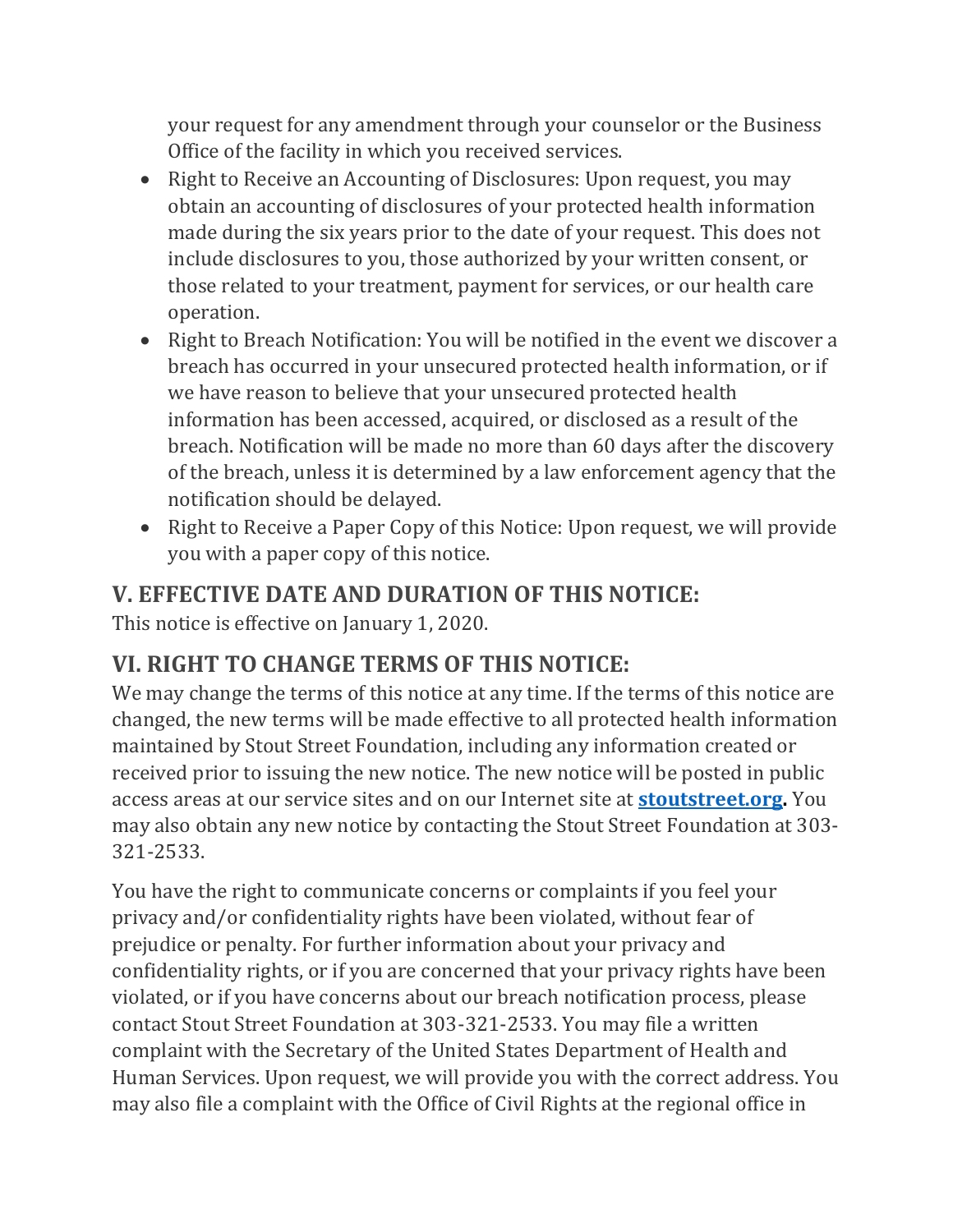which the violation occurred. Violation of federal law and regulations on Confidentiality of Alcohol and Drug Abuse Patient Records is a crime and suspected violations may be reported to the United States Attorney in the district in which the violation occurs.

# **STOUT STREET FOUNDATION E-POLICY**

The purpose of this statement is to tell you how Stout Street Foundation may use the personally identifiable information that it collects from you when you use stoutstreet.org.

Assuring security and confidentiality are hallmarks of Stout Street Foundation. Here is how we pledge to protect your privacy and ensure the highest level of security possible while on our Web site:

Stout Street Foundation does NOT:

- Provide or release names, email addresses, or postal addresses to any third party (you should be aware, however, that certain state and federal laws may require that we report certain information from time to time)
- Track or report on any individual registrant's activity on the site

Stout Street Foundation uses the data to:

- Ensure you are sent the information you have requested
- Measure global, not individual site activity
- Develop new Web site services
- Offer more information on popular topics

## **Collection of Information**

**Stout Street Foundation is committed to helping its visitors' experience to be as smooth and hassle-free as possible. To aid in that commitment, you can visit and enjoy our website without disclosing any personal information about yourself. However, there may be times, such as when you subscribe to our e-newsletter, make a donation or sign-up for our customer services, at which we will ask you to provide certain information about yourself, such as your name, mailing/billing address, telephone number, e-mail address, credit card information, birth date, gender, occupation, etc. Whether or not you choose to provide such information is completely your own choice, but if you choose not to provide the**